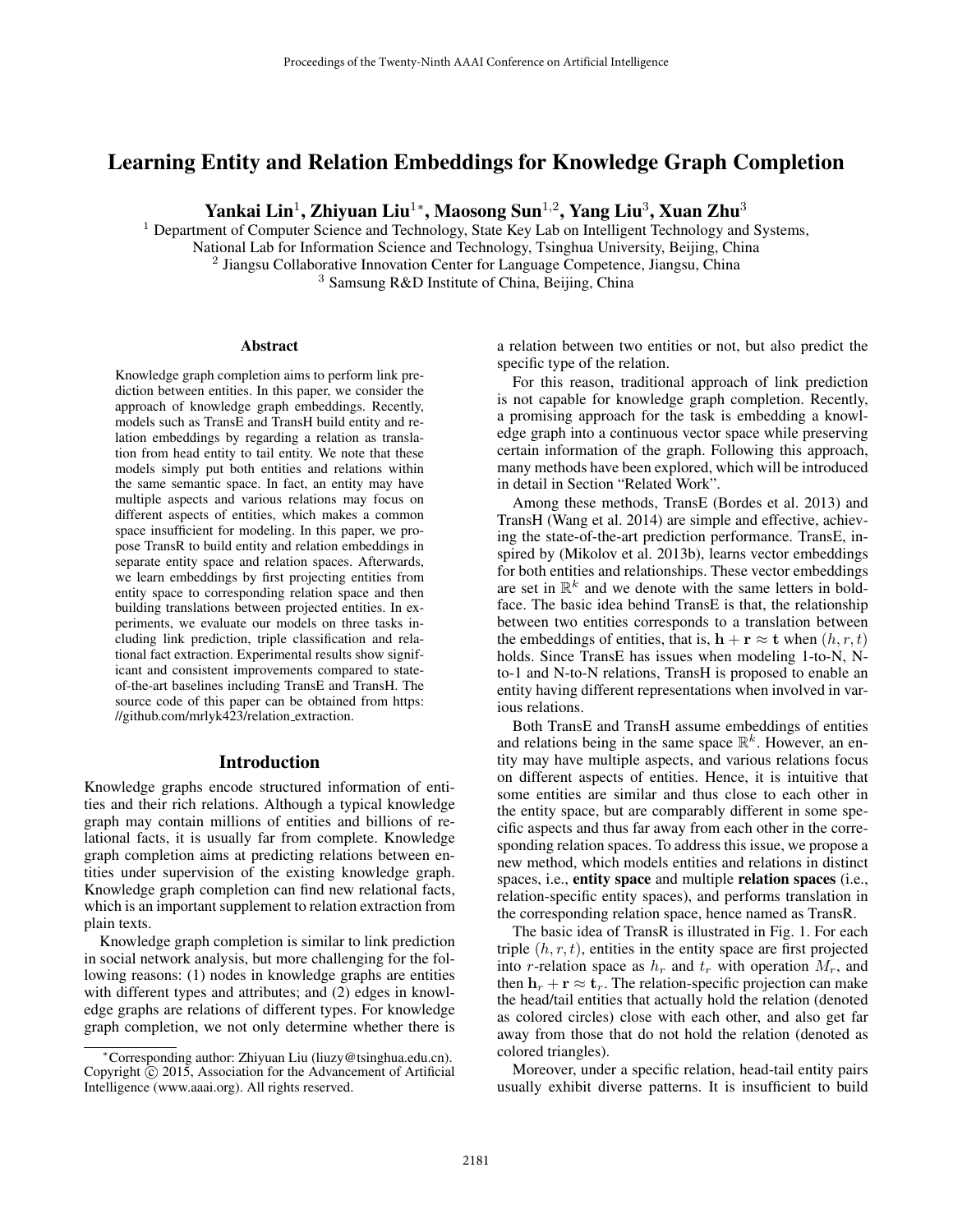

Figure 1: Simple illustration of TransR.

only a single relation vector to perform all translations from head to tail entities. For example, the head-tail entities of the relation "location location contains" have many patterns such as country-city, country-university, continent-country and so on. Following the idea of piecewise linear regression (Ritzema and others 1994), we extend TransR by clustering diverse head-tail entity pairs into groups and learning distinct relation vectors for each group, named as cluster-based TransR (CTransR).

We evaluate our models with the tasks of link prediction, triple classification and relation fact extraction on benchmark datasets of WordNet and Freebase. Experiment results show significant and consistent improvements compared to state-of-the-art models.

#### Related Models

### TransE and TransH

As mentioned in Section "Introduction", TransE (Bordes et al. 2013) wants  $\mathbf{h}+\mathbf{r} \approx \mathbf{t}$  when  $(h, r, t)$  holds. This indicates that (t) should be the nearest neighbor of  $(h + r)$ . Hence, TransE assumes the score function

$$
f_r(h,t) = \|\mathbf{h} + \mathbf{r} - \mathbf{t}\|_2^2 \tag{1}
$$

is low if  $(h, r, t)$  holds, and high otherwise.

TransE applies well to 1-to-1 relations but has issues for N-to-1, 1-to-N and N-to-N relations. Take a 1-to-N relation r for example.  $\forall i \in \{0, \ldots, m\}, (h_i, r, t) \in S$ . This indicates that  $\mathbf{h}_0 = \ldots = \mathbf{h}_m$ , which does not comport with the facts.

To address the issue of TransE when modeling N-to-1, 1-to-N and N-to-N relations, TransH (Wang et al. 2014) is proposed to enable an entity to have distinct distributed representations when involved in different relations. For a relation  $r$ , TransH models the relation as a vector  $r$  on a hyperplane with  $w_r$  as the normal vector. For a triple  $(h, r, t)$ , the entity embeddings h and t are first projected to the hyperplane of  $w_r$ , denoted as  $h_{\perp}$  and  $t_{\perp}$ . Then the score function is defined as

$$
f_r(h,t) = \|\mathbf{h}_\perp + \mathbf{r} - \mathbf{t}_\perp\|_2^2. \tag{2}
$$

If we restrict  $\|\mathbf{w}_r\|_2 = 1$ , we will have  $\mathbf{h}_\perp = \mathbf{h} - \mathbf{w}_r^\top \mathbf{h} \mathbf{w}_r$ and  $\mathbf{t}_{\perp} = \mathbf{t} - \mathbf{w}_r^{\top} \mathbf{t} \mathbf{w}_r$ . By projecting entity embeddings into relation hyperplanes, it allows entities playing different roles in different relations.

## Other Models

Besides TransE and TransH, there are also many other methods following the approaches of knowledge graph embedding. Here we introduce several typical models, which will also be compared as baselines with our models in experiments.

Unstructured Model (UM). UM model (Bordes et al. 2012; 2014) was proposed as a naive version of TransE by assigning all  $\mathbf{r} = \mathbf{0}$ , leading to score function  $f_r(h, t) =$  $\|\mathbf{h} - \mathbf{t}\|_2^2$ . This model cannot consider differences of relations.

Structured Embedding (SE). SE model (Bordes et al. 2011) designs two relation-specific matrices for head and tail entities, i.e.,  $M_{r,1}$  and  $M_{r,2}$ , and defines the score function as an  $L_1$  distance between two projected vectors, i.e.,  $f_r(h, t) = ||\mathbf{M}_{r,1}\mathbf{h} - \mathbf{M}_{r,2}\mathbf{t}||_1$ . Since the model has two separate matrices for optimization, it cannot capture precise relations between entities and relations.

Single Layer Model (SLM). SLM model was proposed as a naive baseline of NTN (Socher et al. 2013). The score function of SLM model is defined as

$$
f_r(h,t) = \mathbf{u}_r^\top g(\mathbf{M}_{r,1}\mathbf{h} + \mathbf{M}_{r,2}\mathbf{t}),\tag{3}
$$

where  $M_{r,1}$  and  $M_{r,2}$  are weight matrices, and  $g()$  is the tanh operation. SLM is a special case of NTN when the tensor in NTN is set to 0.

Semantic Matching Energy (SME). SME model (Bordes et al. 2012; 2014) aims to capture correlations between entities and relations via multiple matrix products and Hadamard product. SME model simply represents each relation using a single vector, which interacts with entity vectors via linear matrix products, with all relations share the same parameters. SME considers two definitions of semantic matching energy functions for optimization, including the linear form

$$
f_r(h,t) = (\mathbf{M}_1 \mathbf{h} + \mathbf{M}_2 \mathbf{r} + \mathbf{b}_1)^{\top} (\mathbf{M}_3 \mathbf{t} + \mathbf{M}_4 \mathbf{r} + \mathbf{b}_2), \tag{4}
$$

and the bilinear form

$$
f_r(h,t) = ((\mathbf{M}_1 \mathbf{h}) \otimes (\mathbf{M}_2 \mathbf{r}) + \mathbf{b}_1)^{\top} ((\mathbf{M}_3 \mathbf{t}) \otimes (\mathbf{M}_4 \mathbf{r}) + \mathbf{b}_2),
$$
  
(5)

where  $M_1$ ,  $M_2$ ,  $M_3$  and  $M_4$  are weight matrices,  $\otimes$  is the Hadamard product,  $\mathbf{b}_1$  and  $\mathbf{b}_2$  are bias vectors. In (Bordes et al. 2014), the bilinear form of SME is re-defined with 3-way tensors instead of matrices.

Latent Factor Model (LFM). LFM model (Jenatton et al. 2012; Sutskever, Tenenbaum, and Salakhutdinov 2009) considers second-order correlations between entity embeddings using a quadratic form, and defines a bilinear score function  $f_r(h, \tilde{t}) = \mathbf{h}^\top \mathbf{M}_r \mathbf{t}$ .

Neural Tensor Network (NTN). NTN model (Socher et al. 2013) defines an expressive score function for graph embedding as follows,

$$
f_r(h,t) = \mathbf{u}_r^\top g(\mathbf{h}^\top \mathbf{M}_r \mathbf{t} + \mathbf{M}_{r,1} \mathbf{h} + \mathbf{M}_{r,2} \mathbf{t} + \mathbf{b}_r), \quad (6)
$$

where  $\mathbf{u}_r$  is a relation-specific linear layer,  $g()$  is the tanh operation,  $\mathbf{M}_r \in \mathbb{R}^{d \times d \times k}$  is a 3-way tensor, and  $M_{r,1}, \vec{M}_{r,2} \in \mathbb{R}^{k \times d}$  are weight matrices. Meanwhile, the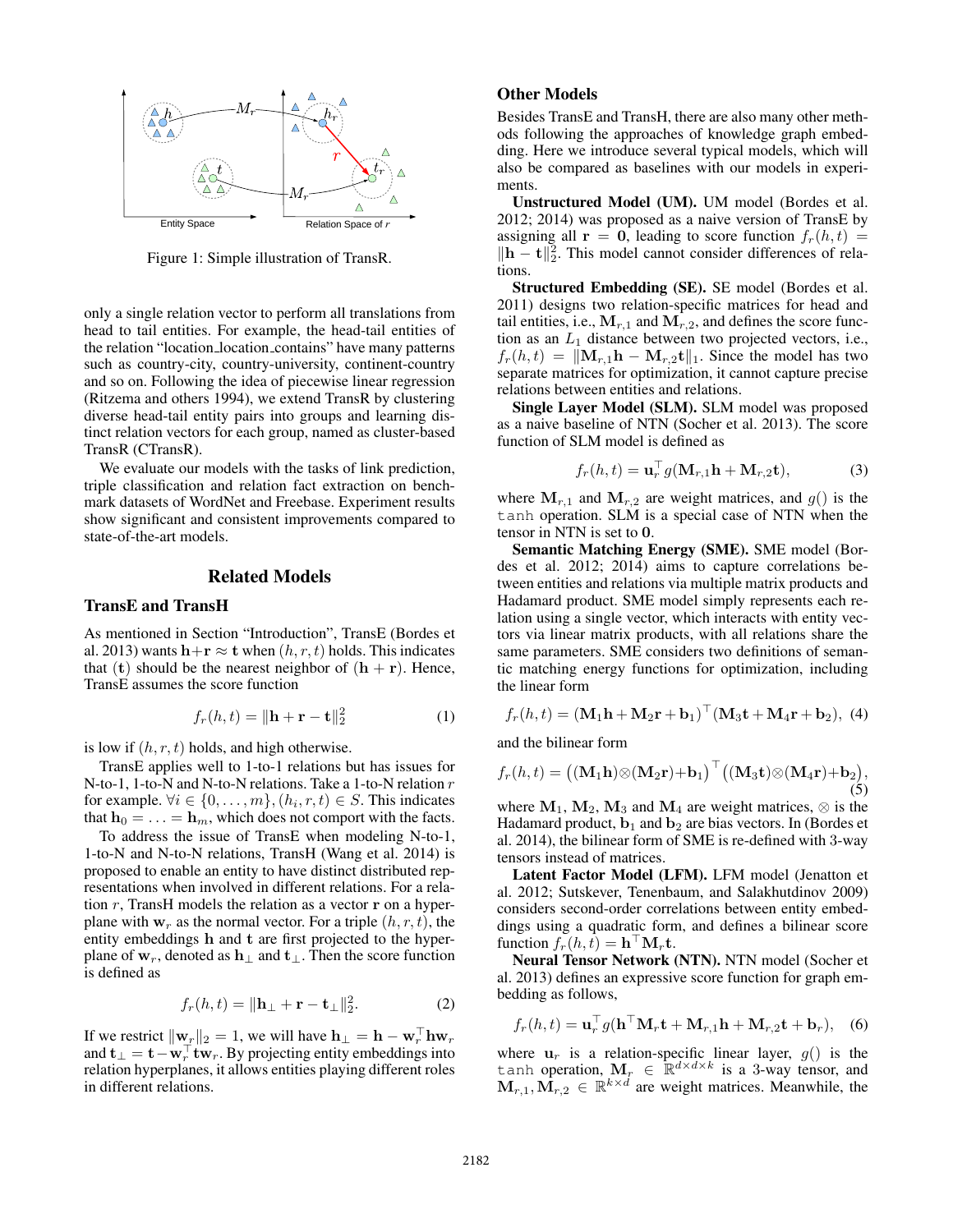corresponding high complexity of NTN may prevent it from efficiently applying on large-scale knowledge graphs.

In experiments we will also compare with RESCAL, a collective matrix factorization model presented in (Nickel, Tresp, and Kriegel 2011; 2012).

### Our Method

To address the representation issue of TransE and TransH, we propose TransR, which represent entities and relations in distinct semantic space bridged by relation-specific matrices.

### TransR

Both TransE and TransH assume embeddings of entities and relations within the same space  $\mathbb{R}^k$ . But relations and entities are completely different objects, it may be not capable to represent them in a common semantic space. Although TransH extends modeling flexibility by employing relation hyperplanes, it does not perfectly break the restrict of this assumption. To address this issue, we propose a new method, which models entities and relations in distinct spaces, *i.e.*, entity space and relation spaces, and performs translation in relation space, hence named as TransR.

In TransR, for each triple  $(h, r, t)$ , entities embeddings are set as  $\mathbf{h}, \mathbf{t} \in \mathbb{R}^k$  and relation embedding is set as  $\mathbf{r} \in \mathbb{R}^d$ . Note that, the dimensions of entity embeddings and relation embeddings are not necessarily identical, i.e.,  $k \neq d$ .

For each relation r, we set a projection matrix  $M_r \in$  $\mathbb{R}^{k \times d}$ , which may projects entities from entity space to relation space. With the mapping matrix, we define the projected vectors of entities as

$$
\mathbf{h}_r = \mathbf{h}\mathbf{M}_r, \quad \mathbf{t}_r = \mathbf{t}\mathbf{M}_r. \tag{7}
$$

The score function is correspondingly defined as

$$
f_r(h,t) = \|\mathbf{h}_r + \mathbf{r} - \mathbf{t}_r\|_2^2.
$$
 (8)

In practice, we enforce constraints on the norms of the embeddings h, r, t and the mapping matrices, i.e.  $\forall h, r, t$ , we have  $\|\mathbf{h}\|_2 \leq 1, \|\mathbf{r}\|_2 \leq 1, \|\mathbf{t}\|_2 \leq 1, \|\mathbf{h}\mathbf{M}_{\mathbf{r}}\|_2 \leq$  $1, \|\mathbf{t}\mathbf{M}_{\mathbf{r}}\|_2 \leq 1.$ 

#### Cluster-based TransR (CTransR)

The above mentioned models, including TransE, TransH and TransR, learn a unique vector for each relation, which may be under-representative to fit all entity pairs under this relation, because these relations are usually rather diverse. In order to better model these relations, we incorporate the idea of piecewise linear regression (Ritzema and others 1994) to extend TransR.

The basic idea is that, we first segment input instances into several groups. Formally, for a specific relation  $r$ , all entity pairs  $(h, t)$  in the training data are clustered into multiple groups, and entity pairs in each group are expected to exhibit similar r relation. All entity pairs  $(h, t)$  are represented with their vector offsets  $(h - t)$  for clustering, where h and t are obtained with TransE. Afterwards, we learn a separate relation vector  $r_c$  for each cluster and matrix  $M_r$ 

for each relation, respectively. We define the projected vectors of entities as  $h_{r,c} = hM_r$  and  $t_{r,c} = tM_r$ , and the score function is defined as

$$
f_r(h,t) = ||\mathbf{h}_{r,c} + \mathbf{r}_c - \mathbf{t}_{r,c}||_2^2 + \alpha ||\mathbf{r}_c - \mathbf{r}||_2^2, \qquad (9)
$$

where  $\|\mathbf{r}_c - \mathbf{r}\|_2^2$  aims to ensure cluster-specific relation vector  $r_c$  not too far away from the original relation vector  $r$ , and  $\alpha$  controls the effect of this constraint. Besides, same to TransR, CTransR also enforce constraints on norm of embeddings  $h, r, t$  and mapping matrices.

#### Training Method and Implementation Details

We define the following margin-based score function as objective for training

$$
L = \sum_{(h,r,t)\in S} \sum_{(h',r,t')\in S'} \max(0, f_r(h,t) + \gamma - f_r(h',t')),
$$
\n(10)

where  $\max(x, y)$  aims to get the maximum between x and  $y, \gamma$  is the margin, S is the set of correct triples and S' is the set of incorrect triples.

Existing knowledge graphs only contain correct triples. It is routine to corrupt correct triples  $(h, r, t) \in S$  by replacing entities, and construct incorrect triples  $(h', r, t') \in S'$ . When corrupting the triple, we follow (Wang et al. 2014) and assign different probabilities for head/tail entity replacement. For those 1-to-N, N-to-1 and N-to-N relations, by giving more chance to replace the "one" side, the chance of generating false-negative instances will be reduced. In experiments, we will denote the traditional sampling method as "unif" and the new method in (Wang et al. 2014) as "bern".

The learning process of TransR and CTransR is carried out using stochastic gradient descent (SGD). To avoid overfitting, we initialize entity and relation embeddings with results of TransE, and initialize relation matrices as identity matrices.

#### Experiments and Analysis

#### Data Sets and Experiment Setting

In this paper, we evaluate our methods with two typical knowledge graphs, built with WordNet (Miller 1995) and Freebase (Bollacker et al. 2008). WordNet provides semantic knowledge of words. In WordNet, each entity is a *synset* consisting of several words, corresponding to a distinct *word sense*. Relationships are defined between synsets indicating their lexical relations, such as hypernym, hyponym, meronym and holonym. In this paper, we employ two data sets from WordNet, i.e., WN18 used in (Bordes et al. 2014) and WN11 used in (Socher et al. 2013). WN18 contains 18 relation types and WN11 contains 11. Freebase provides general facts of the world. For example, the triple (Steve Jobs, founded, Apple Inc.) builds a relation of founded between the name entity *Steve Jobs* and the organization entity *Apple Inc*. In this paper, we employ two data sets from Freebase, i.e., FB15K used in (Bordes et al. 2014) and FB13 used in (Socher et al. 2013). We list statistics of these data sets in Table 1.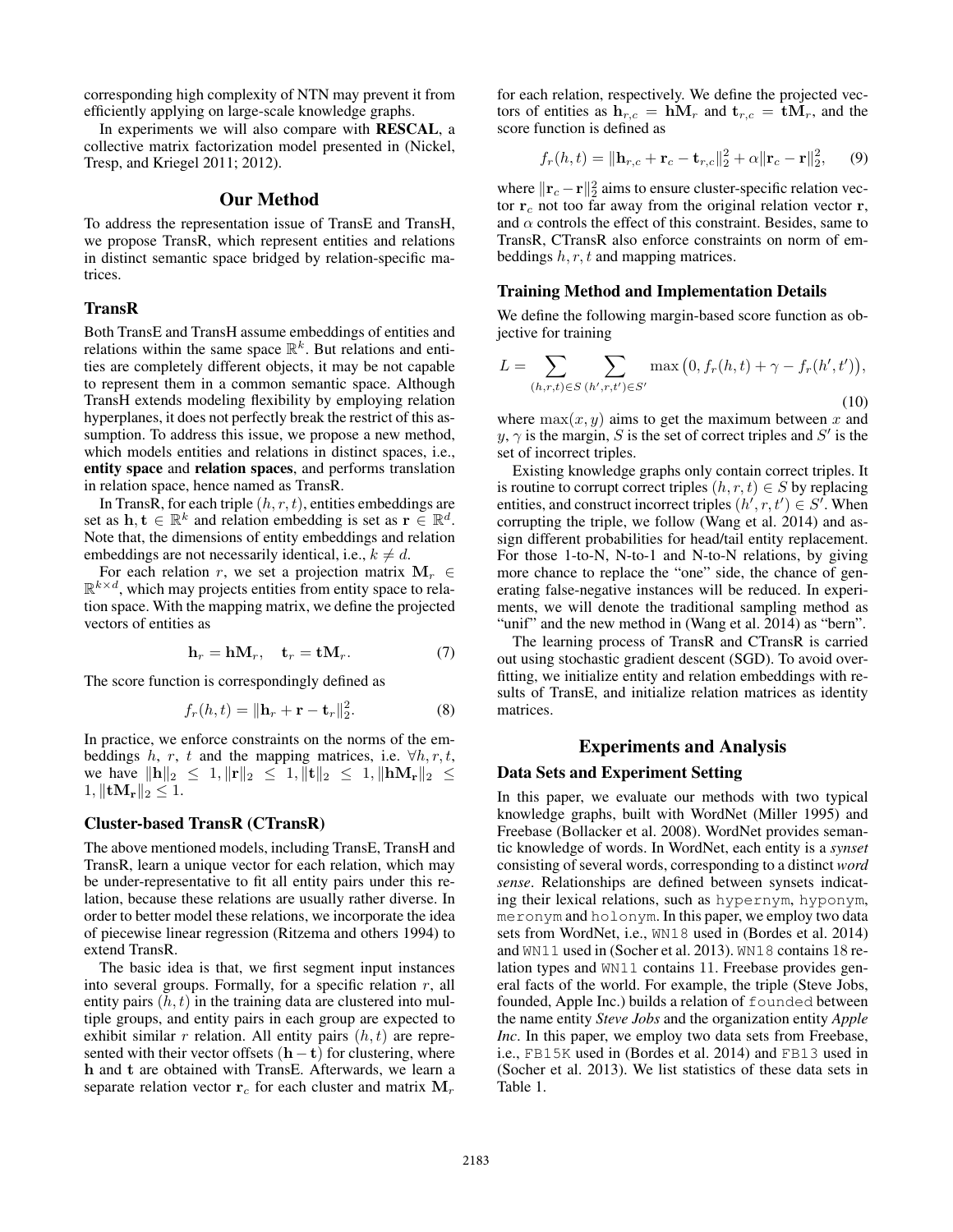Table 1: Statistics of data sets.

| Dataset      | #Rel  | #Ent   | #Train  | #Valid | # Test |
|--------------|-------|--------|---------|--------|--------|
| <b>WN18</b>  | 18    | 40.943 | 141.442 | 5.000  | 5.000  |
| <b>FB15K</b> | 1.345 | 14.951 | 483.142 | 50,000 | 59.071 |
| <b>WN11</b>  | 11    | 38.696 | 112.581 | 2.609  | 10.544 |
| FB13         | 13    | 75,043 | 316,232 | 5.908  | 23,733 |
| FB40K        | 1.336 | 39528  | 370.648 | 67.946 | 96,678 |

## Link Prediction

Link prediction aims to predict the missing  $h$  or  $t$  for a relation fact triple  $(h, r, t)$ , used in (Bordes et al. 2011; 2012; 2013). In this task, for each position of missing entity, the system is asked to rank a set of candidate entities from the knowledge graph, instead of only giving one best result. As set up in (Bordes et al. 2011; 2013), we conduct experiments using the data sets WN18 and FB15K.

In testing phase, for each test triple  $(h, r, t)$ , we replace the head/tail entity by all entities in the knowledge graph, and rank these entities in descending order of similarity scores calculated by score function  $f<sub>r</sub>$ . Following (Bordes et al. 2013), we use two measures as our evaluation metric: (1) mean rank of correct entities; and (2) proportion of correct entities in top-10 ranked entities (Hits@10). A good link predictor should achieve lower mean rank or higher Hits@10. In fact, a corrupted triple may also exist in knowledge graphs, which should be also considered as correct. However, the above evaluation may under-estimate those systems that rank these corrupted but correct triples high. Hence, before ranking we may filter out these corrupted triples which have appeared in knowledge graph. We name the first evaluation setting as "Raw" and the latter one as "Filter".

Since we use the same data sets, we compare our models with baselines reported in (Bordes et al. 2013; Wang et al. 2014). For experiments of TransR and CTransR, we select learning rate  $\lambda$  for SGD among  $\{0.1, 0.01, 0.001\}$ , the margin  $\gamma$  among  $\{1, 2, 4\}$ , the dimensions of entity embedding  $k$  and relation embedding  $d$  among  $\{20, 50, 100\}$ , the batch size B among  $\{20, 120, 480, 1440, 4800\}$ , and  $\alpha$  for CTransR among {0.1, 0.01, 0.001}. The best configuration is determined according to the mean rank in validation set. The optimal configurations are  $\lambda = 0.001$ ,  $\gamma = 4$ ,  $k = 50$ ,  $d = 50, B = 1440, \alpha = 0.001$  and taking  $L_1$  as dissimilarity on WN18;  $\lambda = 0.001$ ,  $\gamma = 1$ ,  $k = 50$ ,  $d = 50$ ,  $B = 4800$ ,  $\alpha = 0.01$  and taking  $L_1$  as dissimilarity on FB15K. For both datasets, we traverse all the training triplets for 500 rounds.

Evaluation results on both WN18 and FB15K are shown in Table 2. From the table we observe that: (1) TransR and CTransR outperform other baseline methods including TransE and TransH significantly and consistently. It indicates that TransR finds a better trade-off between model complexity and expressivity. (2) CTransR performs better than TransR, which indicates that we should build finegrained models to handle complicated internal correlations under each relation type. CTransR is a preliminary exploration; it will be our future work to build more sophisticated models for this purpose. (3) The "bern" sampling trick works well for both TransH and TransR, especially on FB15K which have much more relation types.

In Table 3, we show separate evaluation results by mapping properties of relations <sup>1</sup> on FB15K. We can see TransR achieves great improvement consistently on all mapping categories of relations, especially when (1) predicting "1-to-1" relations, which indicates that TransR provides more precise representation for both entities and relation and their complex correlations, as illustrated in Fig. 1; and (2) predicting the *1* side for "1-to-N" and "N-to-1" relations, which shows the ability of TransR to discriminate relevant from irrelevant entities via relation-specific projection.

Table 4:  $\langle$ Head, Tail $\rangle$  examples of some clusters for the relation "location location contains".

|               | 〈Head, Tail〉                                             |  |  |  |  |  |  |
|---------------|----------------------------------------------------------|--|--|--|--|--|--|
|               | (Africa, Congo), (Asia, Nepal), (Americas, Aruba),       |  |  |  |  |  |  |
|               | <b>(Oceania, Federated States of Micronesia)</b>         |  |  |  |  |  |  |
| 2             | (United States of America, Kankakee), (England, Bury St) |  |  |  |  |  |  |
|               | Edmunds), (England, Darlington), (Italy, Perugia)        |  |  |  |  |  |  |
| $\mathcal{E}$ | (Georgia, Chatham County), (Idaho, Boise), (Iowa, Polk   |  |  |  |  |  |  |
|               | County), (Missouri, Jackson County), (Nebraska, Cass     |  |  |  |  |  |  |
|               | Countv                                                   |  |  |  |  |  |  |
| 4             | (Sweden, Lund University), (England, King's College      |  |  |  |  |  |  |
|               | at Cambridge), (Fresno, California State University at   |  |  |  |  |  |  |
|               | Fresno), (Italy, Milan Conservatory)                     |  |  |  |  |  |  |

Table 4 gives some cluster examples for the relation "location location contains" in FB15K training triples. We can find obvious patterns that: Cluster#1 is about continent containing country, Cluster#2 is about country containing city, Cluster#3 is about state containing county, and Cluster#4 is about country containing university. It is obvious that by clustering we can learn more precise and fine-grained relation embeddings, which can further help improve the performance of knowledge graph completion.

#### Triple Classification

Triple classification aims to judge whether a given triple  $(h, r, t)$  is correct or not. This is a binary classification task, which has been explored in (Socher et al. 2013; Wang et al. 2014) for evaluation. In this task, we use three data sets, WN11, FB13 and FB15K, following (Wang et al. 2014), where the first two datasets are used in (Socher et al. 2013).

We need negative triples for evaluation of binary classification. The data sets WN11 and FB13 released by NTN (Socher et al. 2013) already have negative triples, which are obtained by corrupting correct triples. As FB15K with negative triples has not been released by previous work, we construct negative triples following the same setting in (Socher et al. 2013). For triple classification, we set a relationspecific threshold  $\delta_r$ . For a triple  $(h, r, t)$ , if the dissimilarity score obtained by  $f_r$  is below  $\delta_r$ , the triple will be classified

<sup>&</sup>lt;sup>1</sup>Mapping properties of relations follows the same rules in (Bordes et al. 2013).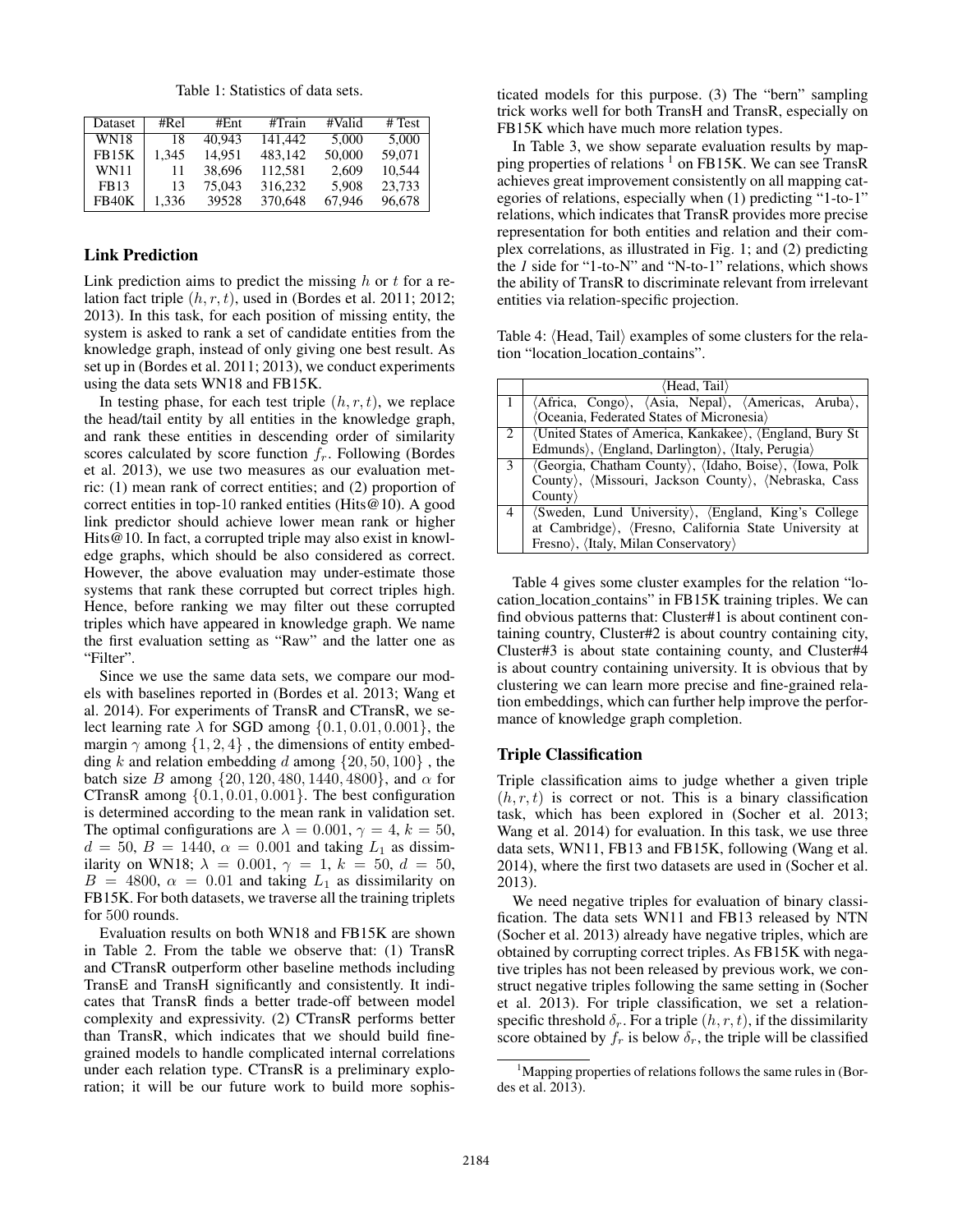| Data Sets                                | <b>WN18</b> |           |      | FB15K           |           |        |                 |        |
|------------------------------------------|-------------|-----------|------|-----------------|-----------|--------|-----------------|--------|
| Metric                                   |             | Mean Rank |      | Hits $@10 (\%)$ | Mean Rank |        | Hits $@10 (\%)$ |        |
|                                          | Raw         | Filter    | Raw  | Filter          | Raw       | Filter | Raw             | Filter |
| Unstructured (Bordes et al. 2012)        | 315         | 304       | 35.3 | 38.2            | 1.074     | 979    | 4.5             | 6.3    |
| RESCAL (Nickel, Tresp, and Kriegel 2011) | 1.180       | 1.163     | 37.2 | 52.8            | 828       | 683    | 28.4            | 44.1   |
| SE (Bordes et al. 2011)                  | 1.011       | 985       | 68.5 | 80.5            | 273       | 162    | 28.8            | 39.8   |
| SME (linear) (Bordes et al. 2012)        | 545         | 533       | 65.1 | 74.1            | 274       | 154    | 30.7            | 40.8   |
| SME (bilinear) (Bordes et al. 2012)      | 526         | 509       | 54.7 | 61.3            | 284       | 158    | 31.3            | 41.3   |
| LFM (Jenatton et al. 2012)               | 469         | 456       | 71.4 | 81.6            | 283       | 164    | 26.0            | 33.1   |
| TransE (Bordes et al. 2013)              | 263         | 251       | 75.4 | 89.2            | 243       | 125    | 34.9            | 47.1   |
| TransH (unif) (Wang et al. 2014)         | 318         | 303       | 75.4 | 86.7            | 211       | 84     | 42.5            | 58.5   |
| TransH (bern) (Wang et al. 2014)         | 401         | 388       | 73.0 | 82.3            | 212       | 87     | 45.7            | 64.4   |
| TransR (unif)                            | 232         | 219       | 78.3 | 91.7            | 226       | 78     | 43.8            | 65.5   |
| TransR (bern)                            | 238         | 225       | 79.8 | 92.0            | 198       | 77     | 48.2            | 68.7   |
| $CTransR$ (unif)                         | 243         | 230       | 78.9 | 92.3            | 233       | 82     | 44              | 66.3   |
| CTransR (bern)                           | 231         | 218       | 79.4 | 92.3            | 199       | 75     | 48.4            | 70.2   |

Table 2: Evaluation results on link prediction.

Table 3: Evaluation results on FB15K by mapping properties of relations.  $(\%)$ 

| Tasks                               |        |          | Predicting Head (Hits $@10$ ) |              | Predicting Tail(Hits $@10$ ) |          |           |              |
|-------------------------------------|--------|----------|-------------------------------|--------------|------------------------------|----------|-----------|--------------|
| <b>Relation Category</b>            | 1-to-1 | $1-to-N$ | $N$ -to- $1$                  | $N$ -to- $N$ | $1-to-1$                     | $1-to-N$ | $N$ -to-1 | $N$ -to- $N$ |
| Unstructured (Bordes et al. 2012)   | 34.5   | 2.5      | 6.1                           | 6.6          | 34.3                         | 4.2      | 1.9       | 6.6          |
| SE (Bordes et al. 2011)             | 35.6   | 62.6     | 17.2                          | 37.5         | 34.9                         | 14.6     | 68.3      | 41.3         |
| SME (linear) (Bordes et al. 2012)   | 35.1   | 53.7     | 19.0                          | 40.3         | 32.7                         | 14.9     | 61.6      | 43.3         |
| SME (bilinear) (Bordes et al. 2012) | 30.9   | 69.6     | 19.9                          | 38.6         | 28.2                         | 13.1     | 76.0      | 41.8         |
| TransE (Bordes et al. 2013)         | 43.7   | 65.7     | 18.2                          | 47.2         | 43.7                         | 19.7     | 66.7      | 50.0         |
| TransH (unif) (Wang et al. 2014)    | 66.7   | 81.7     | 30.2                          | 57.4         | 63.7                         | 30.1     | 83.2      | 60.8         |
| TransH (bern) (Wang et al. 2014)    | 66.8   | 87.6     | 28.7                          | 64.5         | 65.5                         | 39.8     | 83.3      | 67.2         |
| TransR (unif)                       | 76.9   | 77.9     | 38.1                          | 66.9         | 76.2                         | 38.4     | 76.2      | 69.1         |
| TransR (bern)                       | 78.8   | 89.2     | 34.1                          | 69.2         | 79.2                         | 37.4     | 90.4      | 72.1         |
| $CTransR$ (unif)                    | 78.6   | 77.8     | 36.4                          | 68.0         | 77.4                         | 37.8     | 78.0      | 70.3         |
| CTransR (bern)                      | 81.5   | 89.0     | 34.7                          | 71.2         | 80.8                         | 38.6     | 90.1      | 73.8         |

as positive, otherwise negative.  $\delta_r$  is optimized by maximizing classification accuracies on the validation set.

For WN11 and FB13, we compare our models with baseline methods reported in (Wang et al. 2014) who used the same data sets. As mentioned in (Wang et al. 2014), for a fair comparison, all reported results are without combination with word embedding.

Since FB15K is generated by ourselves according to the strategy in (Socher et al. 2013), the evaluation results are not able to compare directly with those reported in (Wang et al. 2014). Hence, we implement TransE and TransH, and use the NTN code released by (Socher et al. 2013), and evaluate on our FB15K data set for comparison.

For experiments of TransR we select learning rate  $\lambda$  for SGD among  $\{0.1, 0.01, 0.001, 0.0001\}$ , the margin  $\gamma$  among  $\{1, 2, 4\}$ , the dimensions of entity embedding k, relation embedding d among  $\{20, 50, 100\}$  and the batch size B among {20, 120, 480, 960, 4800} . The best configuration is determined according to accuracy in validation set.The optimal configurations are:  $\lambda = 0.001$ ,  $\gamma = 4$ ,  $k$ ,  $d = 20$ ,  $B =$ 120 and taking  $L_1$  as dissimilarity on WN11;  $\lambda = 0.0001$ ,  $\gamma = 2$ , k,  $d = 100$  and  $B = 480$  and taking  $L_1$  as dissimilarity on FB13. For both datasets, we traverse all the training triples for 1000 rounds.

Evaluation results of triple classification is shown in Table

5. From Table 5, we observe that: (1) On WN11, TransR significantly outperforms baseline methods including TransE and TransH. (2) Neither TransE, TransH nor TransR can outperform the most expressive model NTN on FB13. In contrast, on the larger data set FB15K, TransE, TransH and TransR perform much better than NTN. The results may correlate with the characteristics of data sets: There are 1, 345 relation types in FB15K and only 13 relations types in FB13. Meanwhile, the number of entities and relational facts in the two data sets are close. As discussed in (Wang et al. 2014), the knowledge graph in FB13 is much denser than FB15K and even WN11. It seems that the most expressive model NTN can learn complicated correlations using tensor transformation from the dense graph of FB13. In contrast, simpler models are able to better handle the sparse graph of FB15K with good generalization. (3) Moreover, the "bern" sampling technique improves the performance of TransE, TransH and TransR on all three data sets.

As shown in (Wang et al. 2014), the training time of TransE and TransH are about 5 and 30 minutes, respectively. The computation complexity of TransR is higher than both TransE and TransH, which takes about 3 hours for training.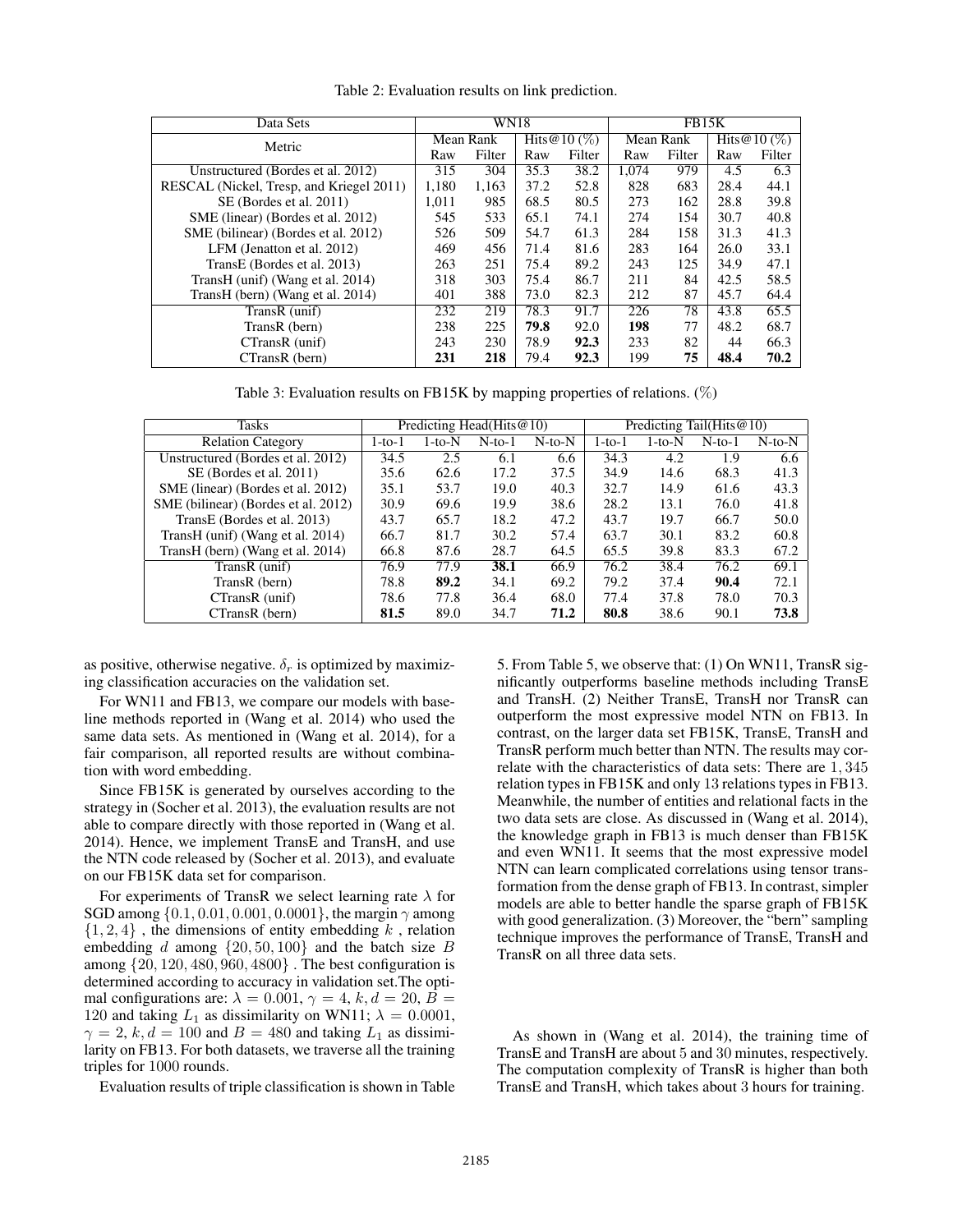| Data Sets      | WN11 | FB13 | FB15K |
|----------------|------|------|-------|
| SE.            | 53.0 | 75.2 |       |
| SME (bilinear) | 70.0 | 63.7 |       |
| SLM            | 69.9 | 85.3 |       |
| LFM            | 73.8 | 84.3 |       |
| <b>NTN</b>     | 70.4 | 87.1 | 68.5  |
| TransE (unif)  | 75.9 | 70.9 | 79.6  |
| TransE (bern)  | 75.9 | 81.5 | 79.2  |
| TransH (unif)  | 77.7 | 76.5 | 79.0  |
| TransH (bern)  | 78.8 | 83.3 | 80.2  |
| TransR (unif)  | 85.5 | 74.7 | 81.7  |
| TransR (bern)  | 85.9 | 82.5 | 83.9  |
| CTransR (bern) | 85.7 |      | 84.5  |

Table 5: Evaluation results of triple classification.  $(\%)$ 

## Relation Extraction from Text

Relation extraction aims to extract relational fact from largescale plain text, which is an important information source to enrich knowledge graphs. Most exiting methods (Mintz et al. 2009; Riedel, Yao, and McCallum 2010; Hoffmann et al. 2011; Surdeanu et al. 2012) take knowledge graphs as distant supervision to automatically annotate sentences in large-scale text corpora as training instances, and then extract textual features to build relation classifiers. These methods only use plain texts to reason new relational fact; meanwhile knowledge graph embeddings perform link prediction only based on existing knowledge graphs.

It is straightforward to take advantage of both plain texts and knowledge graphs to infer new relational facts. In (Weston et al. 2013), TransE and text-based extraction model were combined to rank candidate facts and achieved promising improvement. Similar improvements are also found over TransH (Wang et al. 2014). In this section, we will investigate the performance of TransR when combining with textbased relation extraction model.

We adopt NYT+FB, also used in (Weston et al. 2013), to build text-based relation extraction model. In this data set, entities in New York Times Corpus are annotated with Stanford NER and linked to Freebase.

In our experiments, we implement the same text-based extraction model proposed in (Weston et al. 2013) which is named as Sm2r. For the knowledge graph part, (Weston et al. 2013) used a subset restricted to the top 4 million entities with 23 thousand relation types. As TransH has not released the dataset and TransR will take too long to learn from 4 million entities, we generate a smaller data set FB40K ourselves, which contains all entities in NYT and 1, 336 relation types. For test fairness, from FB40K we remove all triples whose entity pairs have appeared in the testing set of NYT. As compared to previous results in (Weston et al. 2013; Wang et al. 2014), we find that learning with FB40K does not significantly reduce the effectiveness of TransE and TransH. Hence we can safely use FB40K to demonstrate the effectiveness of TransR.

Following the same method in (Weston et al. 2013), we combine the scores from text-based relation extraction model with the scores from knowledge graph embeddings to rank test triples, and get precision-recall curves for TransE,

TransH and TransR. Since the freebase part of our data set is built by ourselves, different from the ones in (Wang et al. 2014), the evaluation results cannot be compared directly with those reported in (Wang et al. 2014). Hence, we implement TransE, TransH and TransR by ourselves. We set the embedding dimensions  $k, d = 50$ , the learning rate  $\lambda = 0.001$ , the margin  $\gamma = 1.0$ ,  $B = 960$ , and dissimilarity metric as  $L_1$ . Evaluation curves are shown in Figure 2.



Figure 2: Precision-recall curves of TransE, TransH and TransR for relation extraction from text.

From the table we observe that TransR outperforms TransE and is comparable with TransH when recall ranges [0, 0.05], and outperforms all baselines including TransE and TransH when recall ranges [0.05, 1].

Recently, the idea of embeddings has also been widely used for representing words and texts (Bengio et al. 2003; Mikolov et al. 2013a; 2013b; Mikolov, Yih, and Zweig 2013), which may be used for text-based relation extraction.

## Conclusion and Future Work

In this paper, we propose TransR, a new knowledge graph embedding model. TransR embeds entities and relations in distinct entity space and relation space, and learns embeddings via translation between projected entities. In addition, we also propose CTransR, which aims to model internal complicated correlations within each relation type based on the idea of piecewise linear regression. In experiments, we evaluate our models on three tasks including link prediction, triple classification and fact extraction from text. Experiment results show that TransR achieves consistent and significant improvements compared to TransE and TransH.

We will explore the following further work:

- Existing models including TransR consider each relational fact separately. In fact, relations correlate with each other with rich patterns. For example, if we know (goldfish, kind of, fish) and (fish, kind of, animal), we can infer (goldfish,  $kind_of$ , animal) since the relation type kind of is *transitive*. We may take advantages of these relation patterns for knowledge graph embeddings.
- In relational fact extraction from text, we simply perform linear weighted average to combine the scores from text-